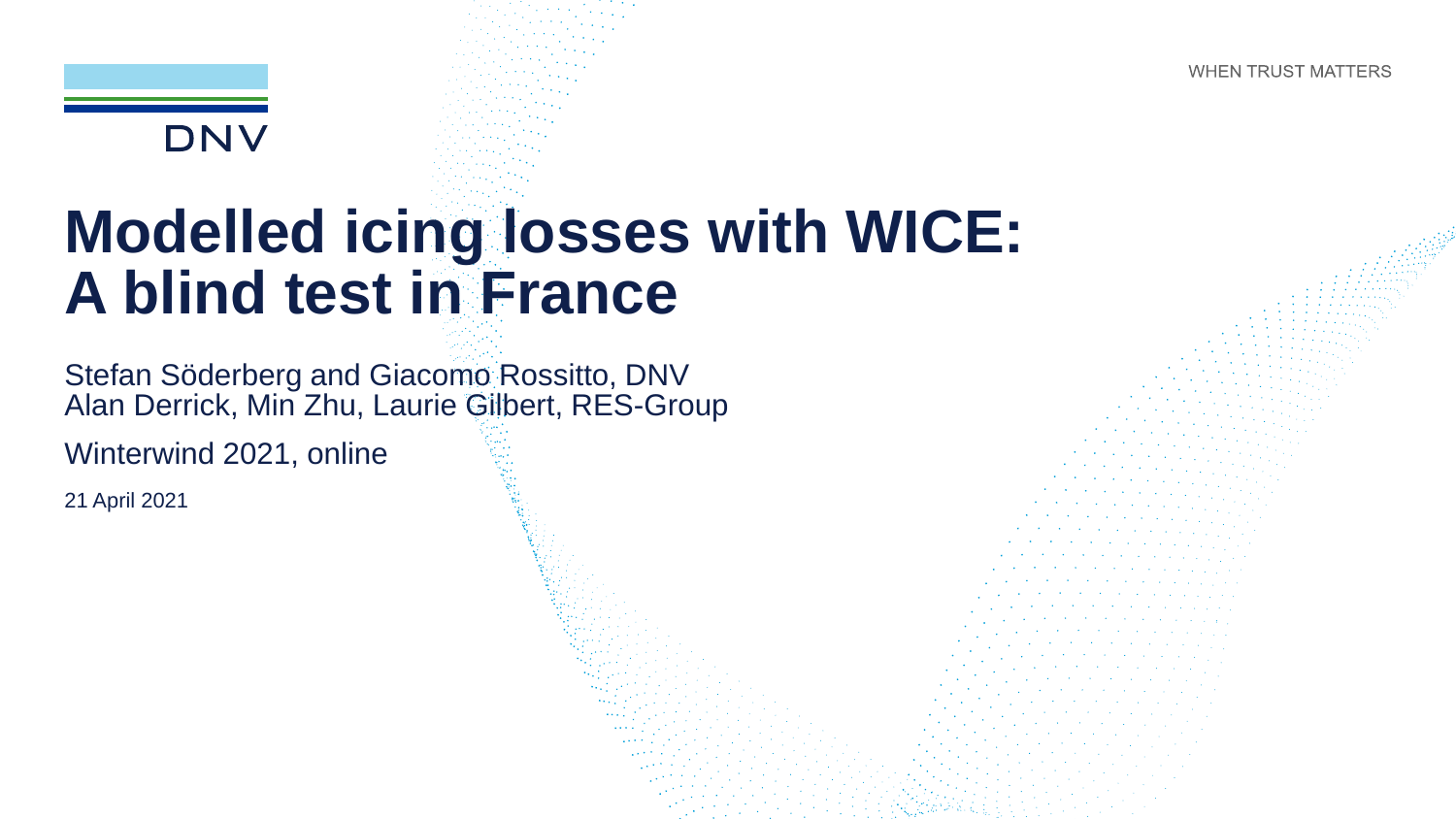

Part 1: Introduction and Methodology Part 2: Validation results Part 3: Summary

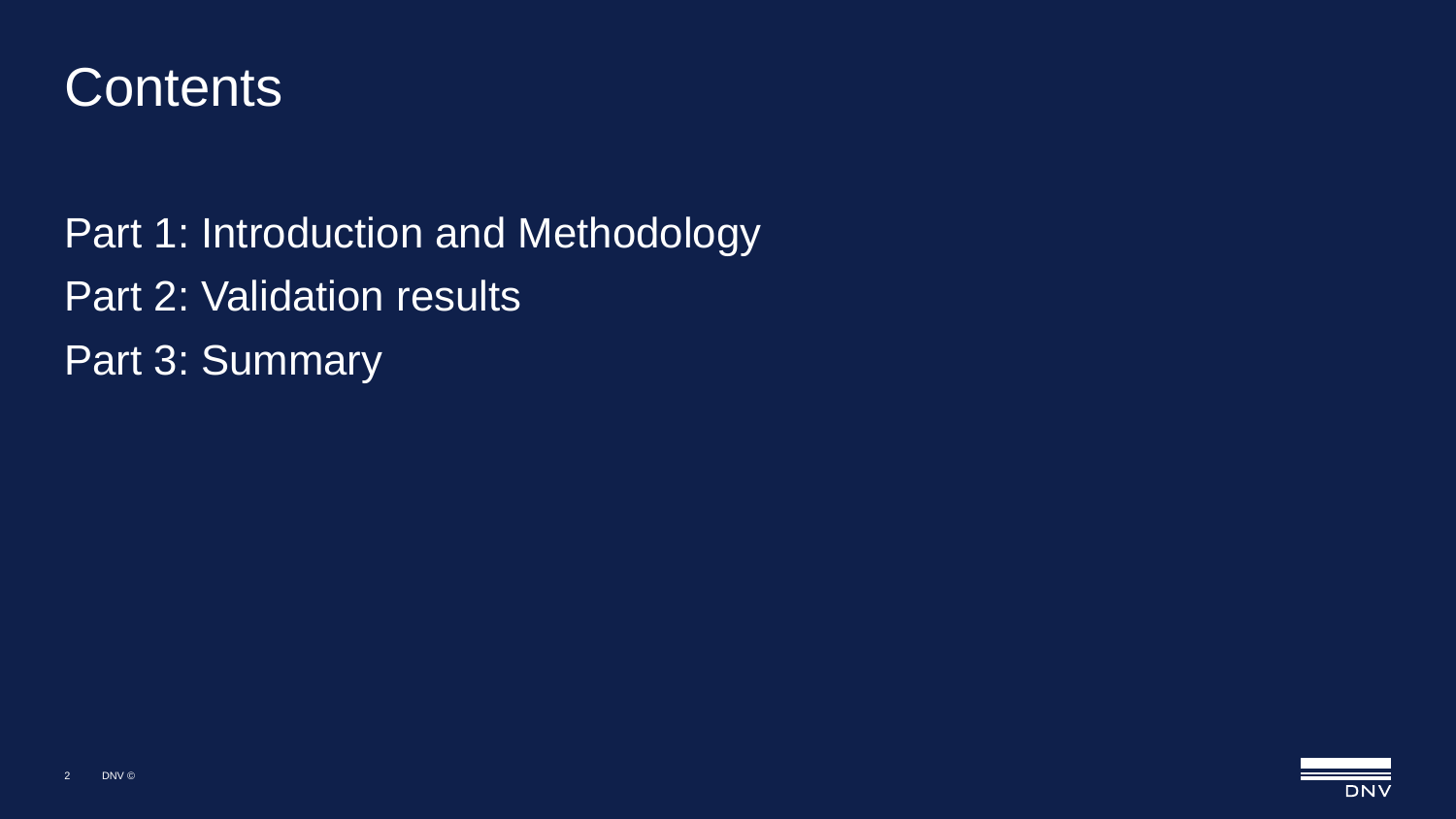# Part 1: Introduction and Methodology

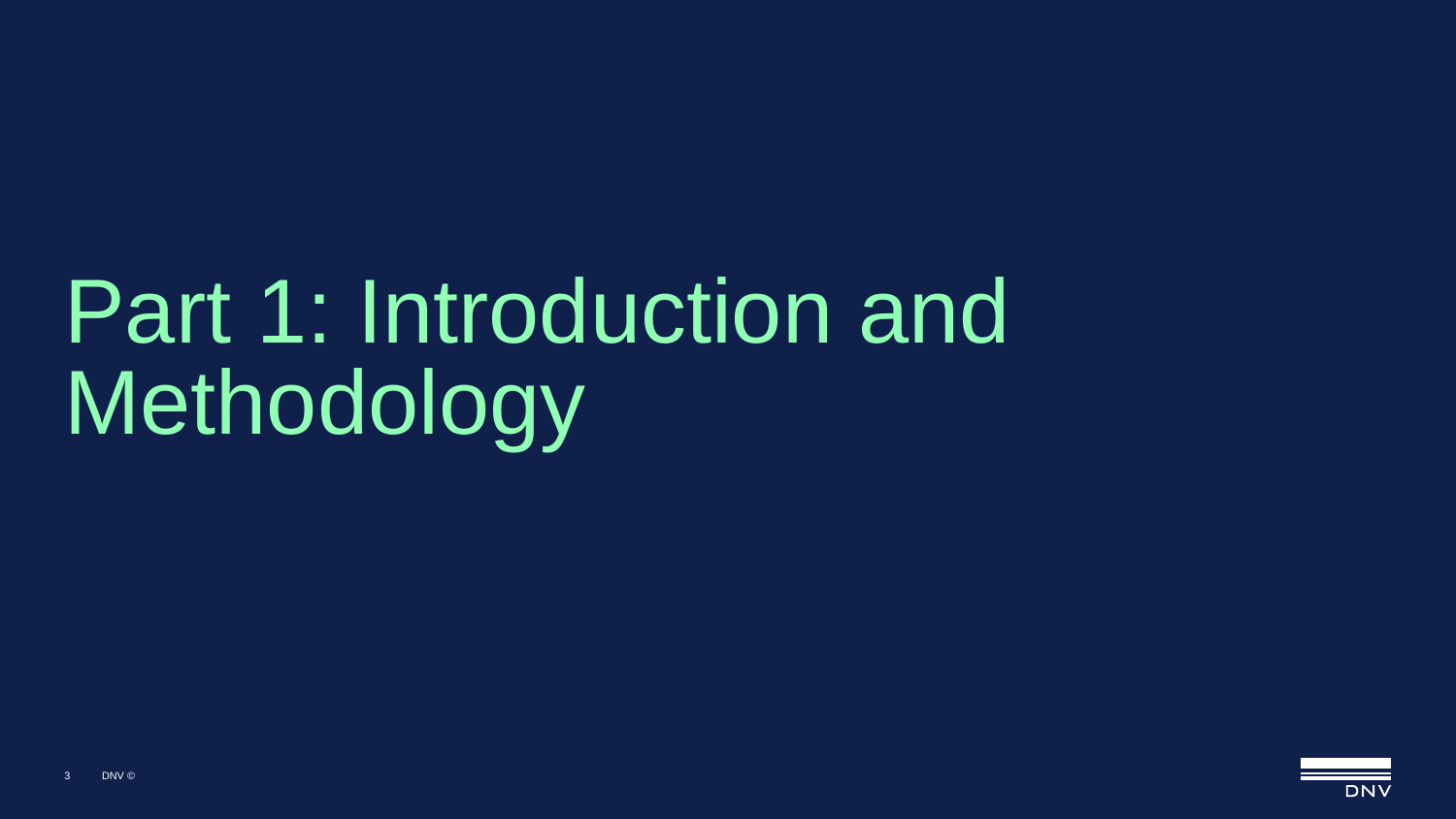#### Icing study model chain



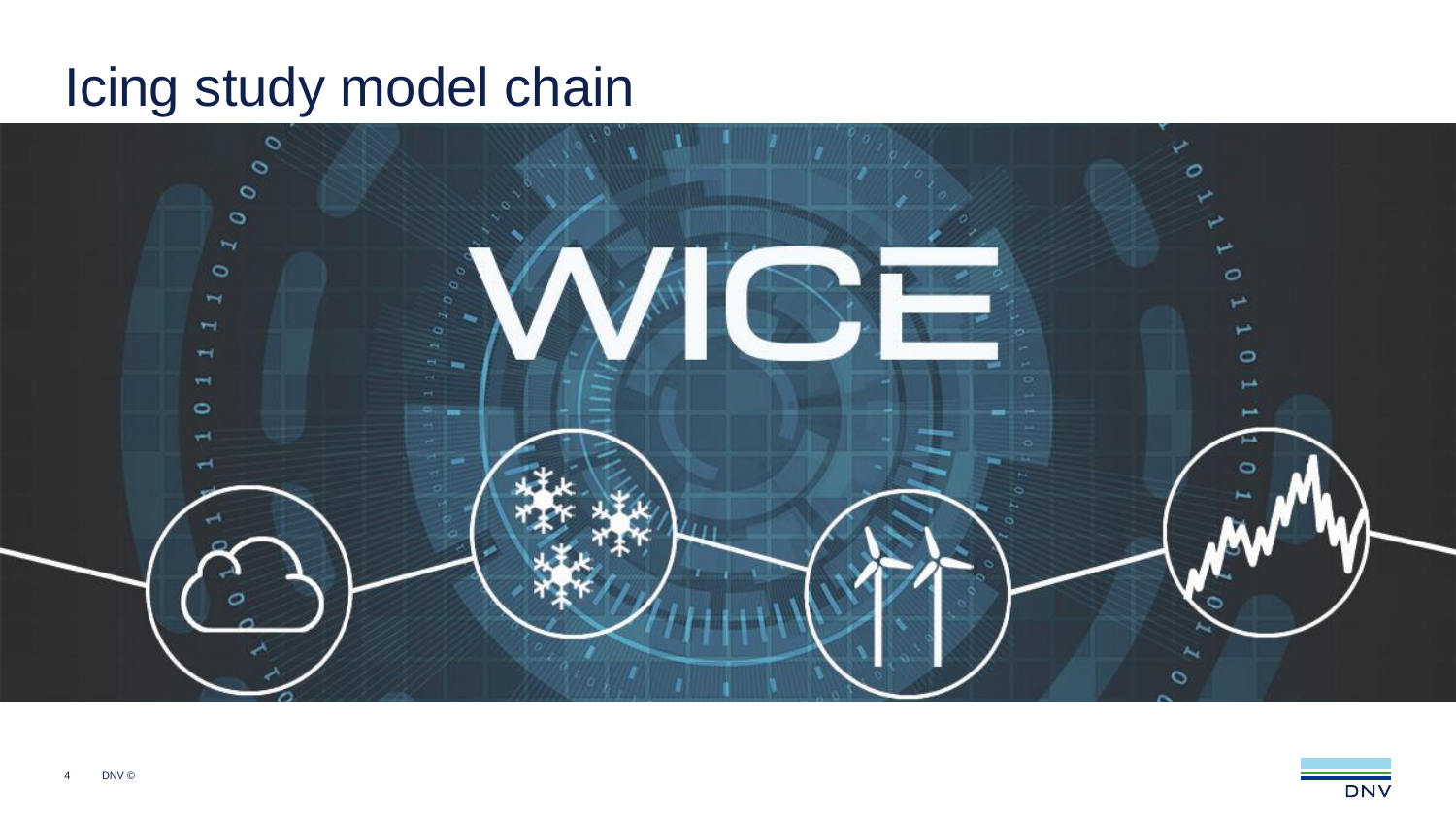### Icing study model chain – production loss

A combination of physical and statistical modelling

ANN – Artificial Neural Network



Training data set from operational wind farms in Sweden.

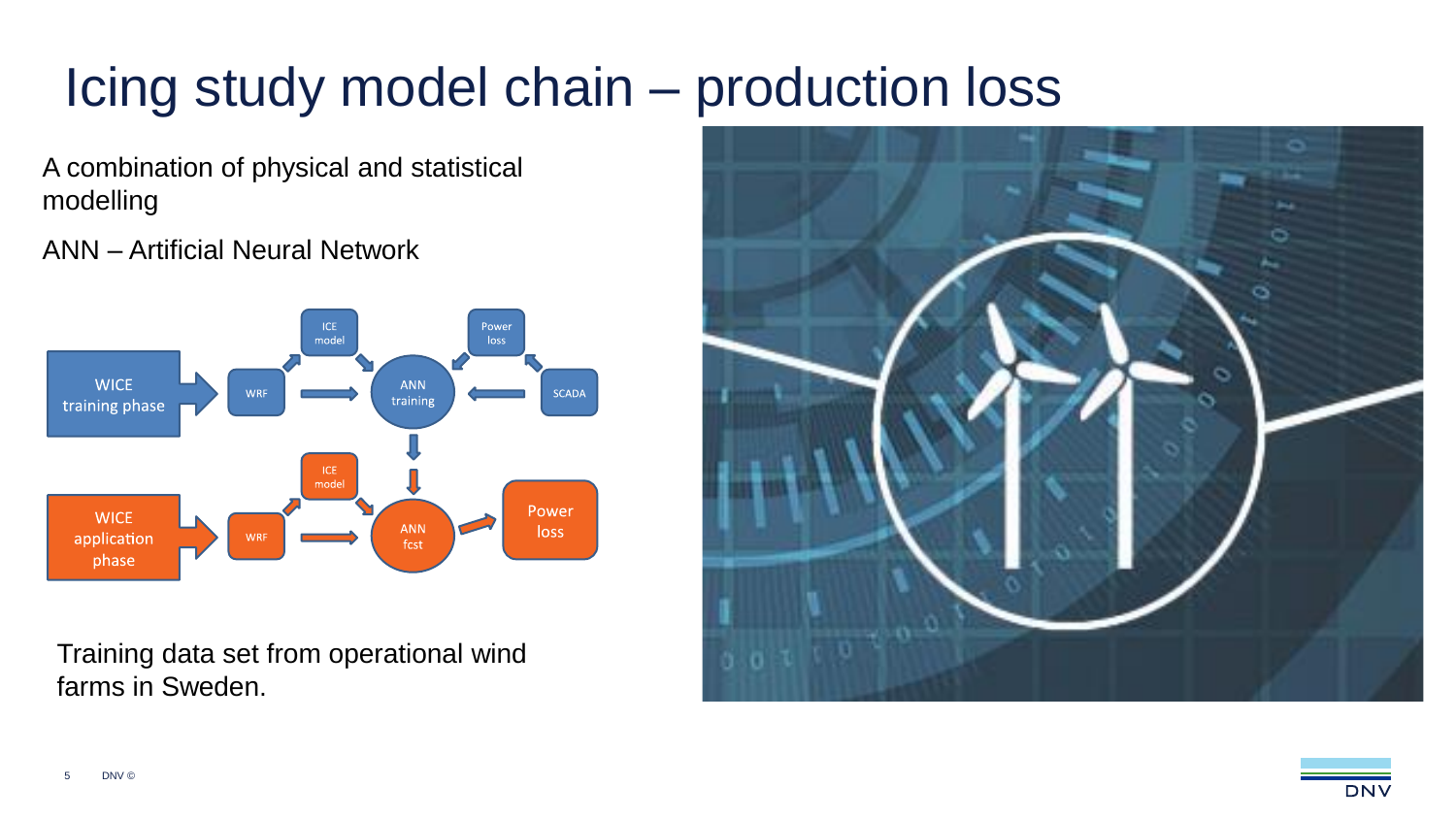## Previous validations

- Internal validation with 10 wind farms located in Scandinavia (Winterwind 2019, Umeå)
- Blind test for RES, 5 wind farms in Sweden (Winterwind 2020, Åre)

- All wind farms in the validations located in the same region as the training dataset.
- **How well can WICE perform in other regions?**

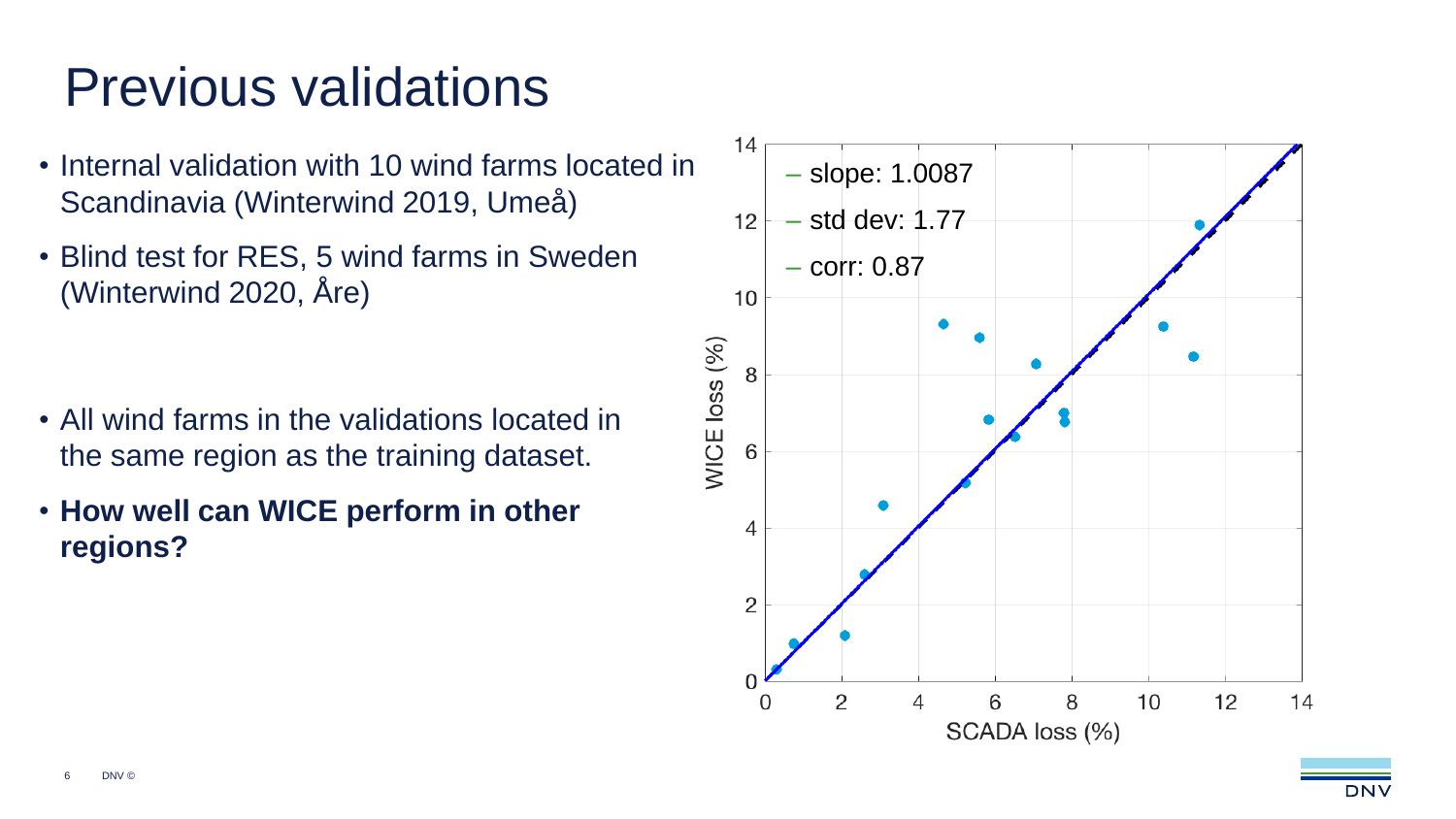### RES blind test in France



#### 5 sites in southern France

#### **SCADA**

- 1 year per wind farm
- 78 turbines
- IEA Task 19 method used to estimate losses

#### Weather modelling

- WRF
- In-house setup
- 333m model grid resolution

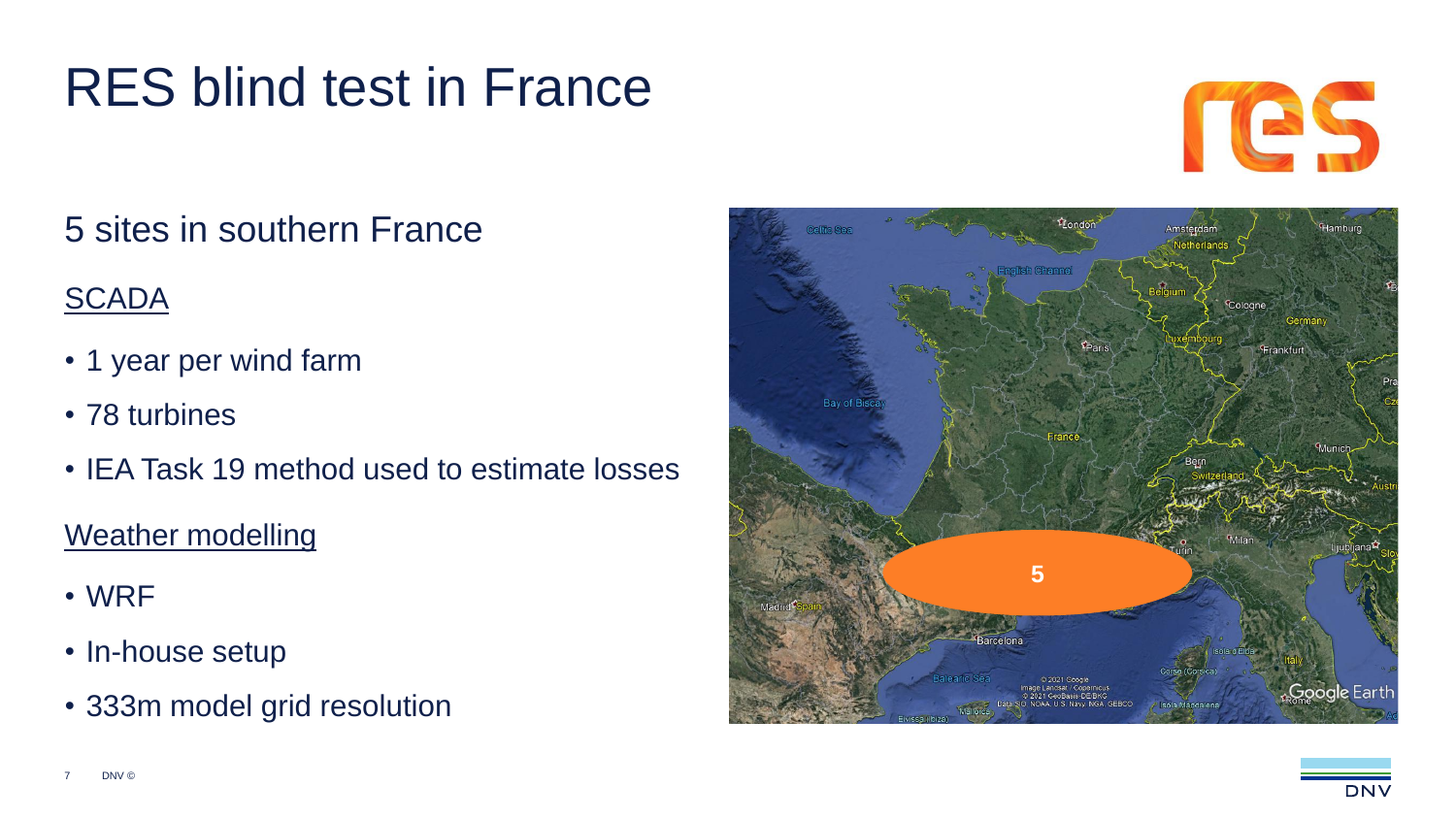# Part 2: Validation results

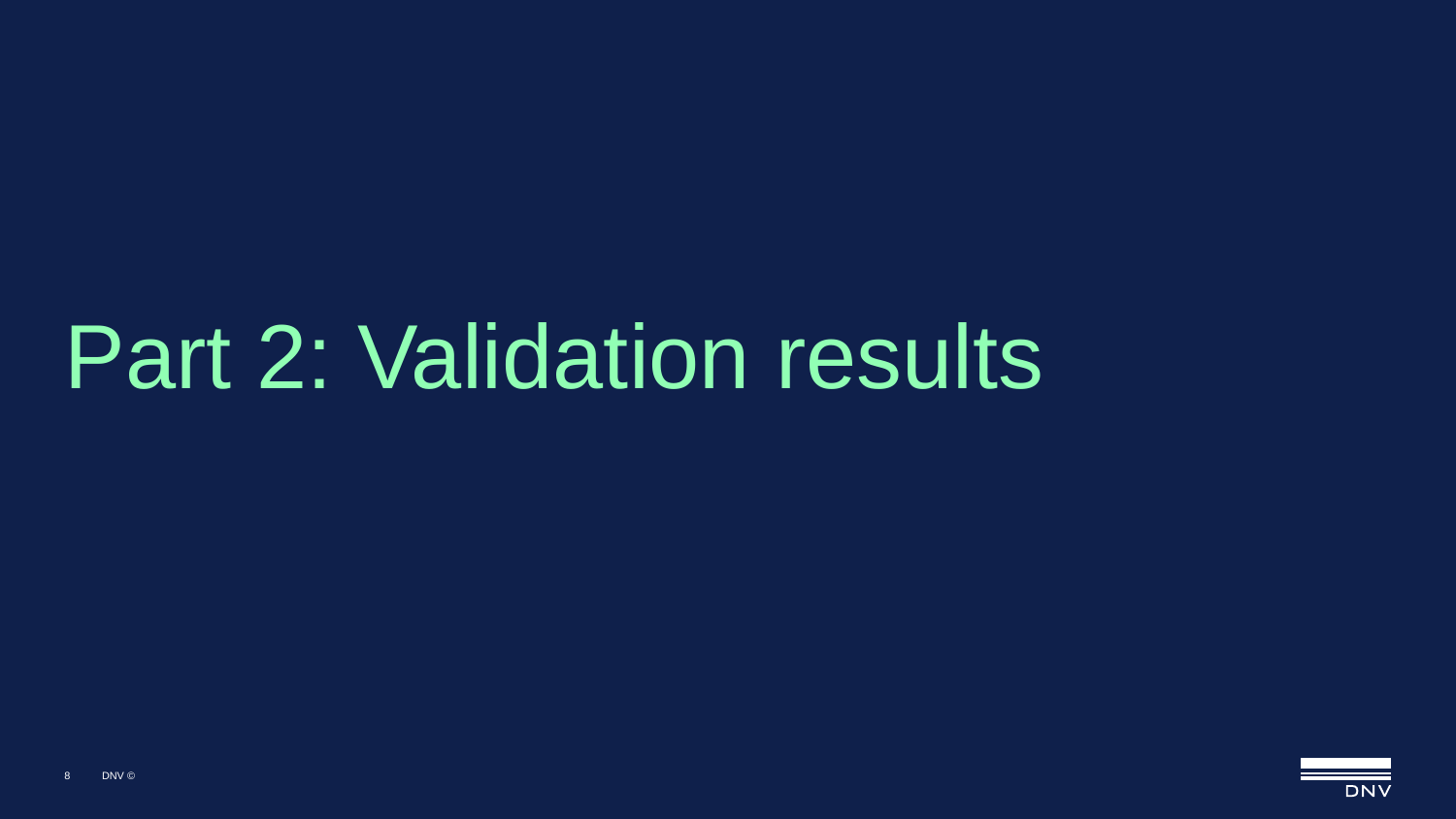#### **Observed and modelled ice losses**

|                        | WF <sub>1</sub> | WF <sub>2</sub> | WF <sub>3</sub> | WF4     | <b>WF 5</b> |
|------------------------|-----------------|-----------------|-----------------|---------|-------------|
| Observed loss          | 4.6%            | 6.3%            | 0.5%            | 2.5%    | $5.4\%$     |
| <b>WICE loss</b>       | $4.0\%$         | 3.9%            | 2.5%            | $3.1\%$ | 3.4%        |
| <b>OEM</b>             | A               | B               | C               | A       | D           |
| Shut down for ice risk | <b>No</b>       | Yes             | <b>No</b>       | No      | Yes         |

- Good agreement for WF 1 and WF 4
- Modelled losses underestimated for WF 2 and WF 5
- Modelled losses overestimated for WF 3

#### **Questions addressed in detailed analysis:**

Can we explain the under and over estimations?

Can WICE be updated to correctly predict these in future?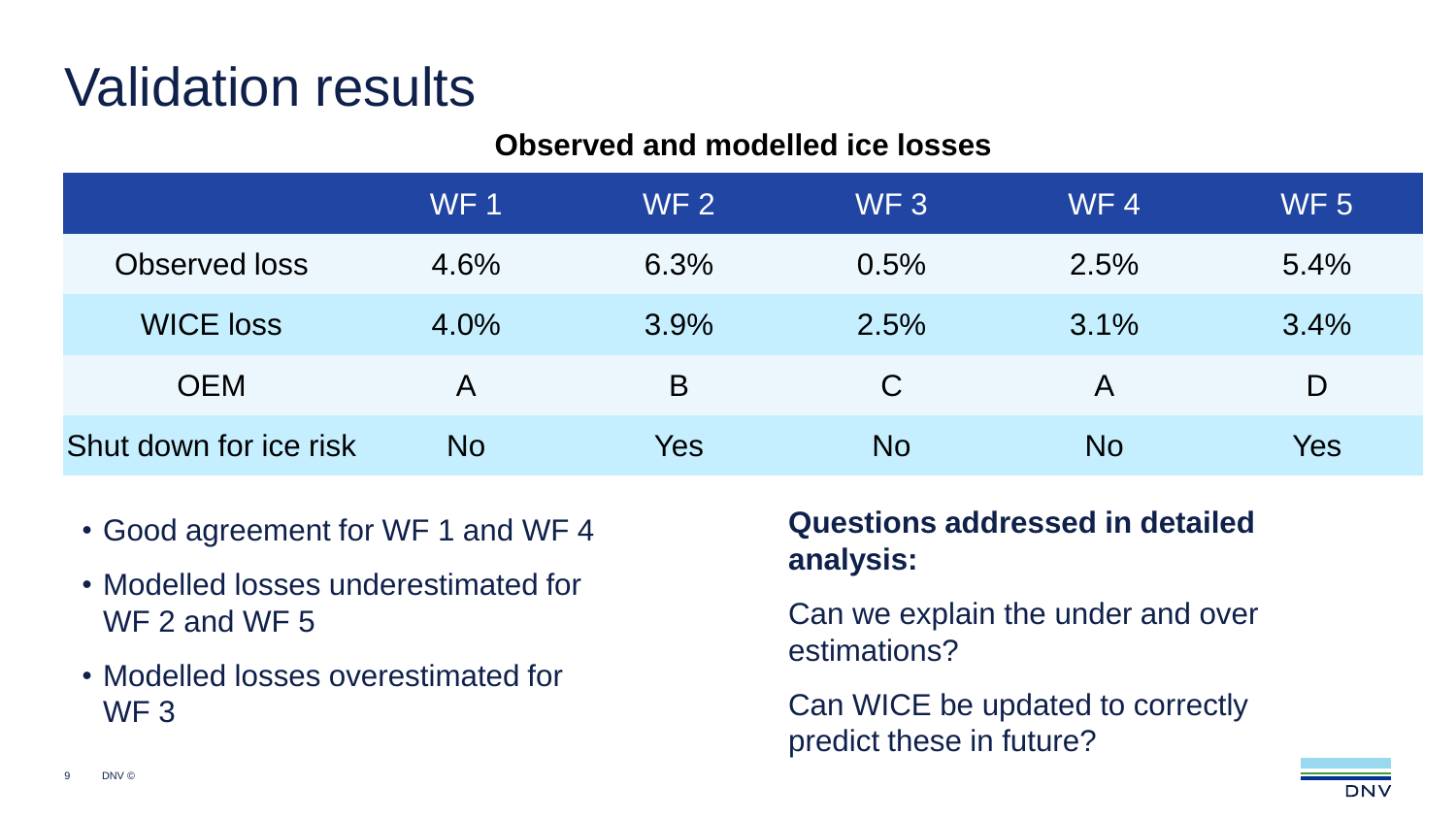#### WF 2 analysis

- Good agreement for all but two turbines.
- Observed losses much higher than modelled for these two turbines.
- Ice shutdown procedure for these two turbines are more restrictive than for the other ones.

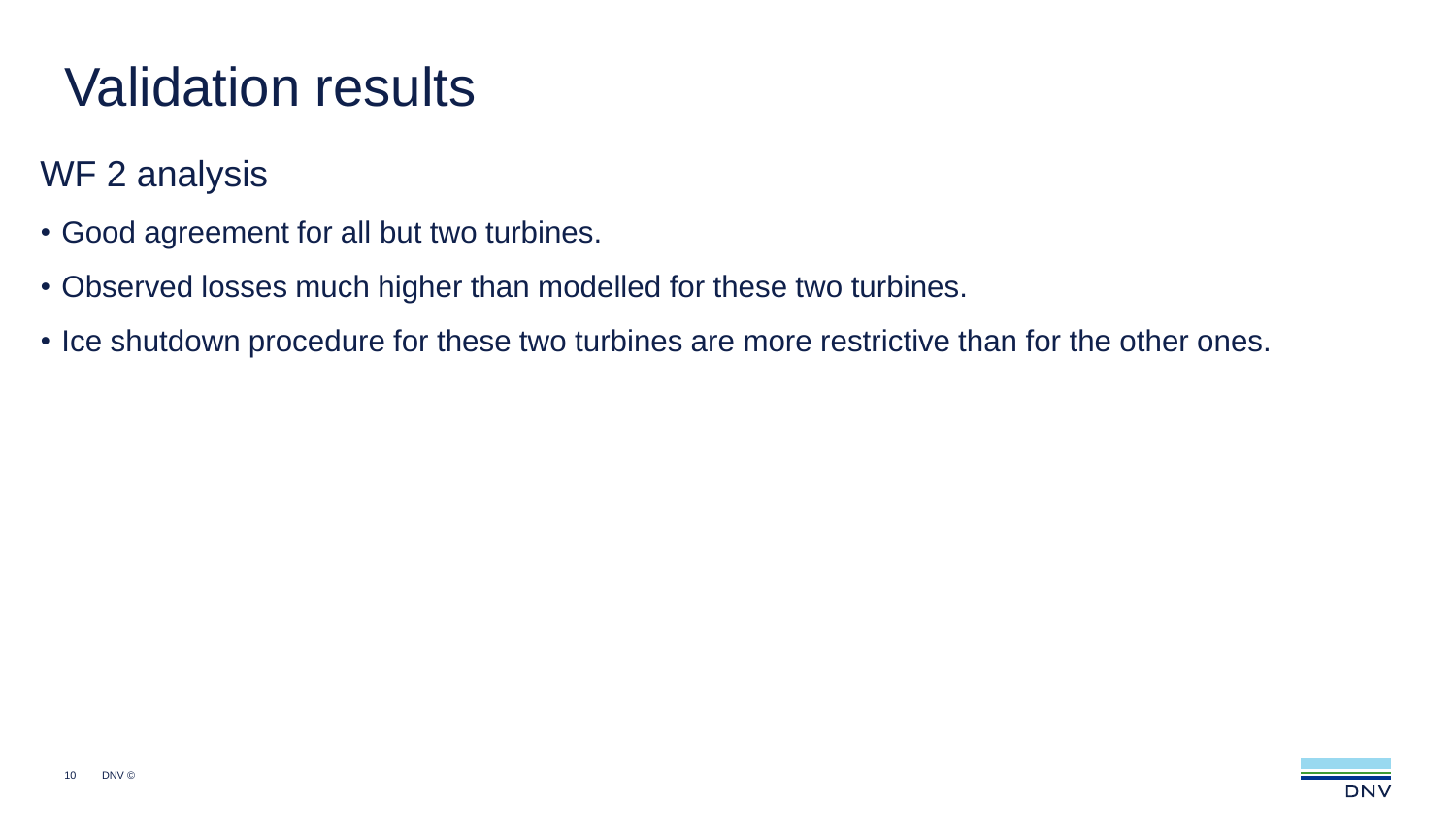WF 2 analysis – WICE modified to capture additional shutdown

• Modelling assumption: Ice detector on hub for measuring icing intensity. Turbine shut down when the modelled ice growth on an ISO standard cylinder at hub height exceeds a given limit.

#### **Observed and modelled ice losses**

| 10 g/hour            | <b>WF 2</b> | 15 g/hour            | <b>WF2</b> | 20 g/hour            | <b>WF2</b> |
|----------------------|-------------|----------------------|------------|----------------------|------------|
| Observed loss        | 6.3%        | Observed loss        | 6.3%       | Observed loss        | 6.3%       |
| <b>WICE loss</b>     | 3.9%        | <b>WICE loss</b>     | 3.9%       | <b>WICE loss</b>     | 3.9%       |
| WICE incl. shut down | $6.1\%$     | WICE incl. shut down | 5.9%       | WICE incl. shut down | 5.6%       |
| DNV ©                |             |                      |            |                      |            |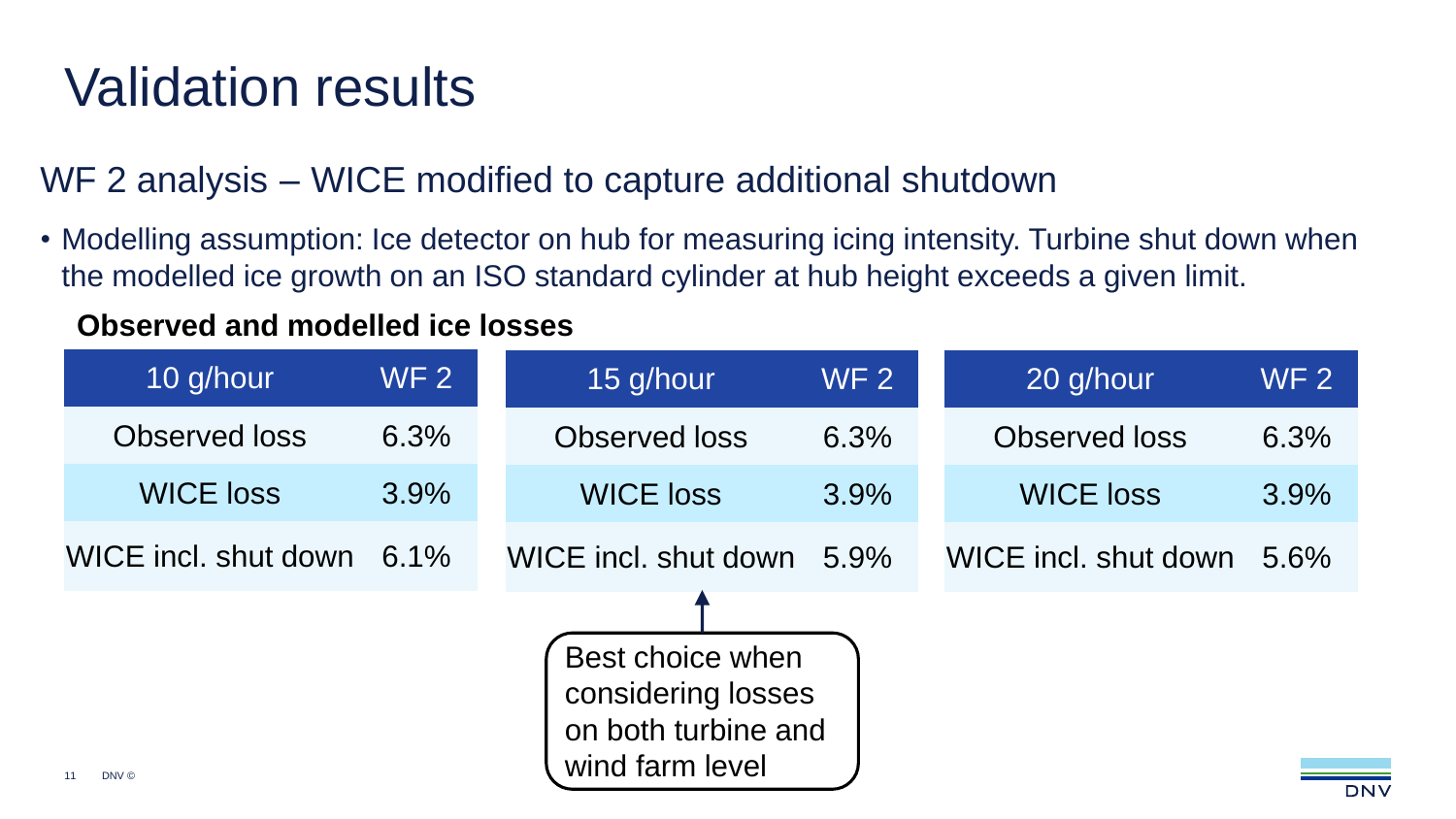#### WF 3 analysis

- Gaps between SCADA data and WICE tool for WF 3 couldn't be explained in RES analysis
- One possible explanation is that the turbine type in WF 3 is less sensitive to ice than the turbine types in neighbouring wind farms included in the analysis.

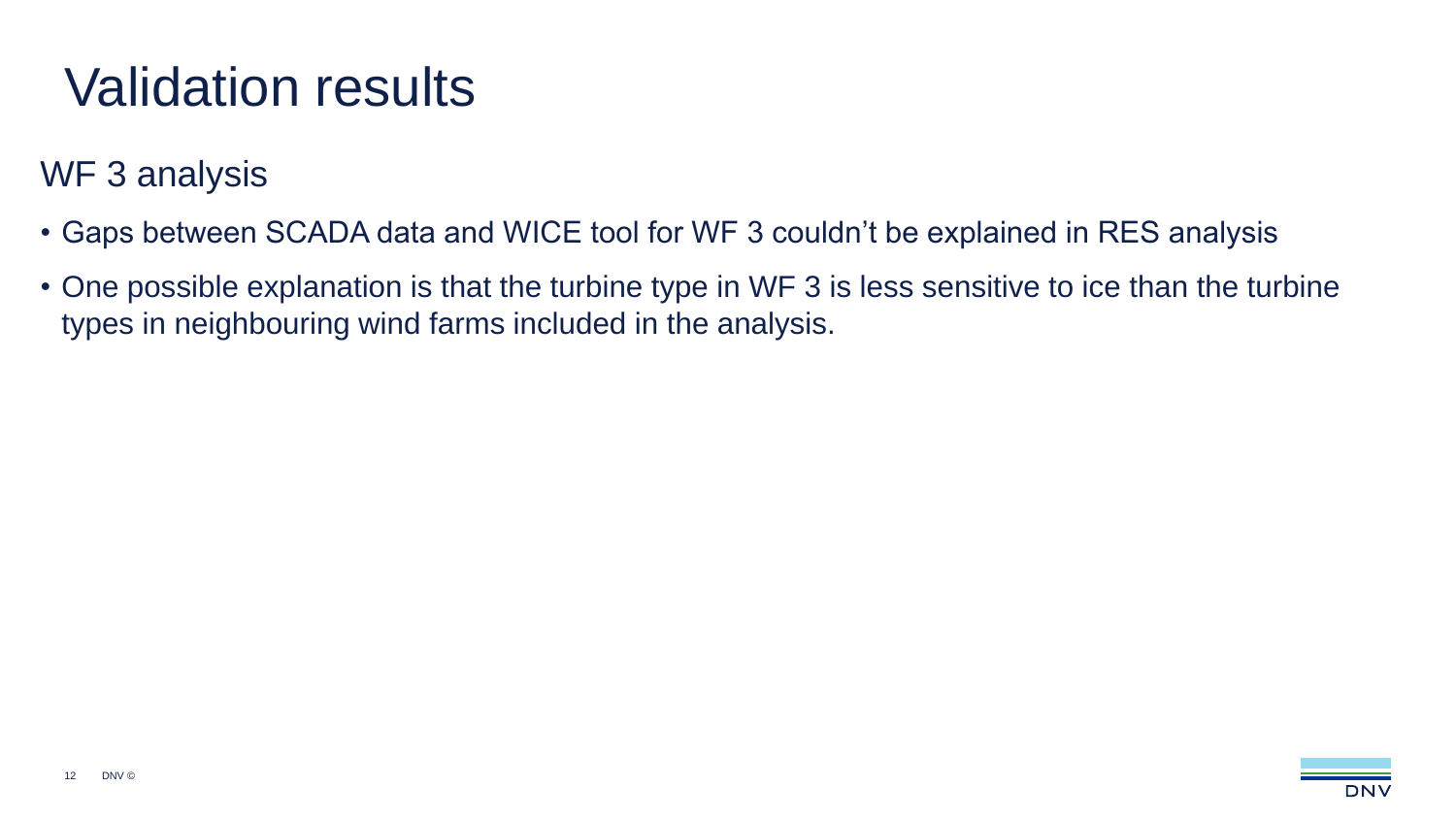#### WF 5 analysis

- Wind turbines are equipped with blade ice detection system
- Turbines are shut down when "too much ice on the blades" is detected
- A larger intra-farm variability in observations compared to model results

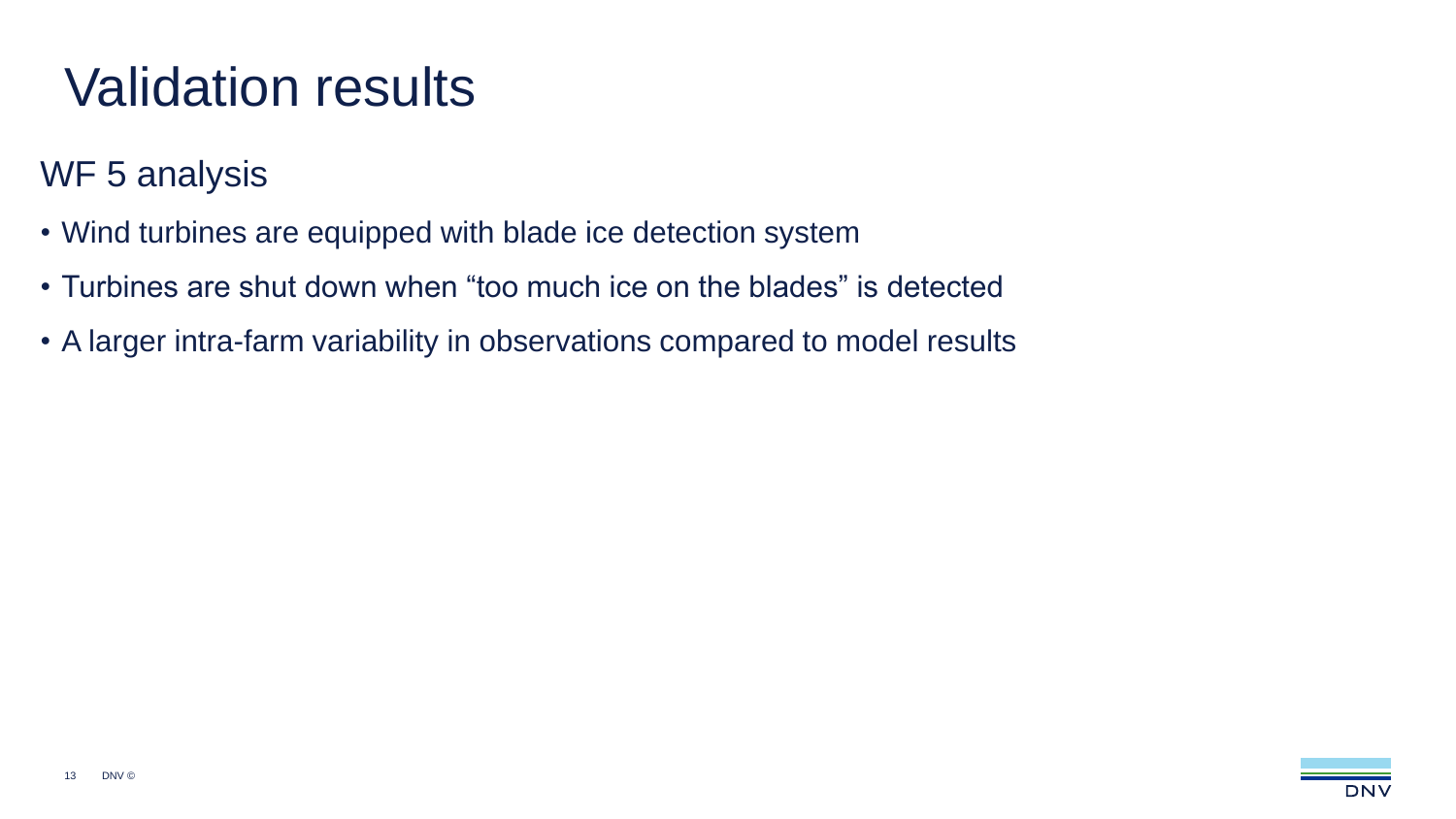WF 5 analysis – WICE modified to capture additional shutdown

• Assumption: Blade ice detector. Turbines are shut down when the modelled ice load on a simplified turbine blade exceeds a threshold (calculated for each individual turbine).

#### **Observed and modelled ice losses**

|                      | WF <sub>5</sub> |
|----------------------|-----------------|
| <b>Observed loss</b> | 5.4             |
| <b>WICE loss</b>     | 3.4             |
| WICE incl. shut down | 5.2             |

- Many uncertainties on the operational characteristics of the ice detection system.
- No access to time series from blade ice detection system.
- Same settings for all turbines?
- There is a potential for modelling the blade ice detection system but more data is required.

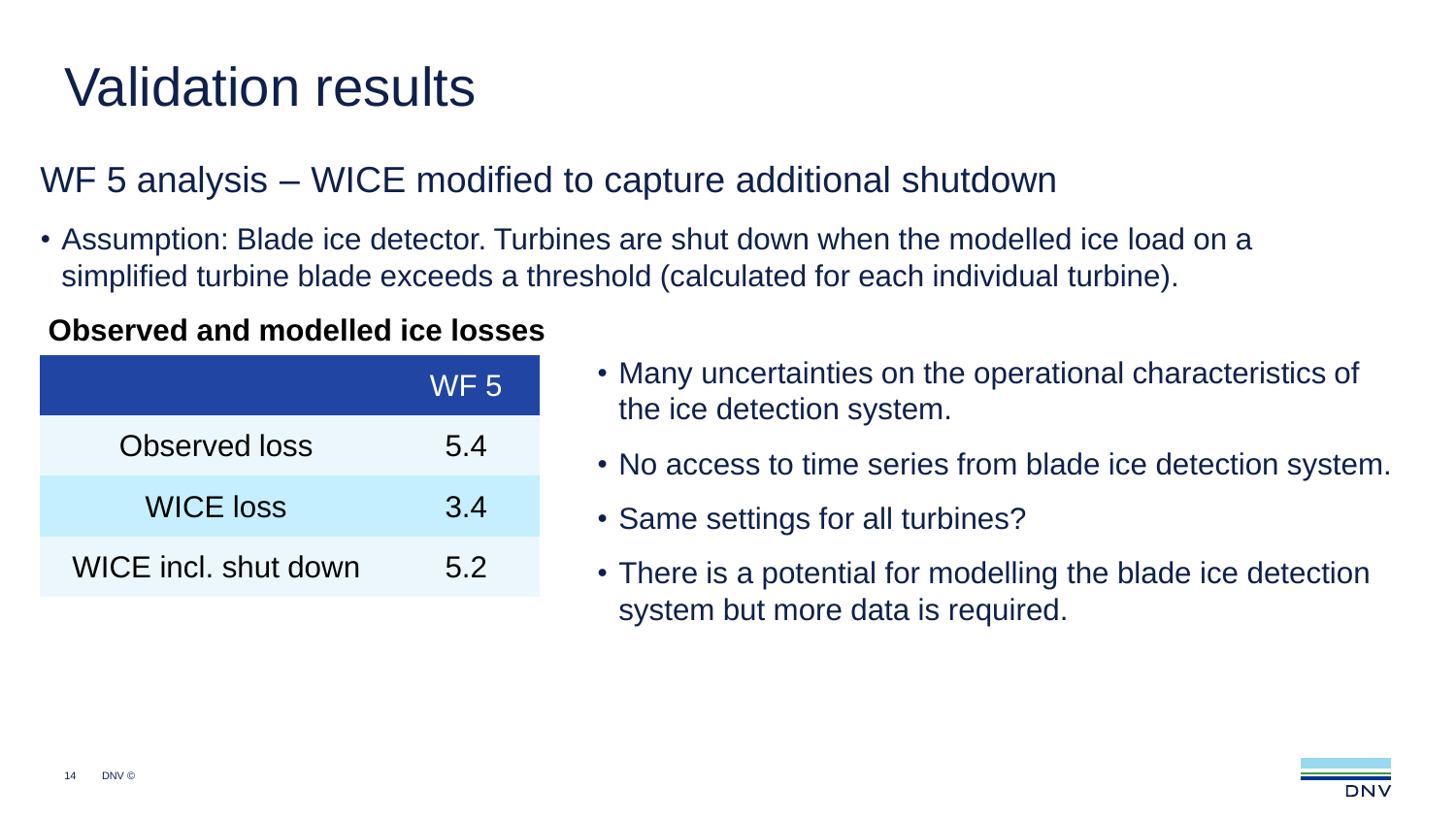### Internal validation and RES Blind Tests

- Internal validation, 10 wind farms located in Scandinavia (Winterwind 2019, Umeå)
- Blind test for RES, 5 wind farms in Sweden (Winterwind 2020, Åre)
- Blind test for RES, 5 wind farms in France

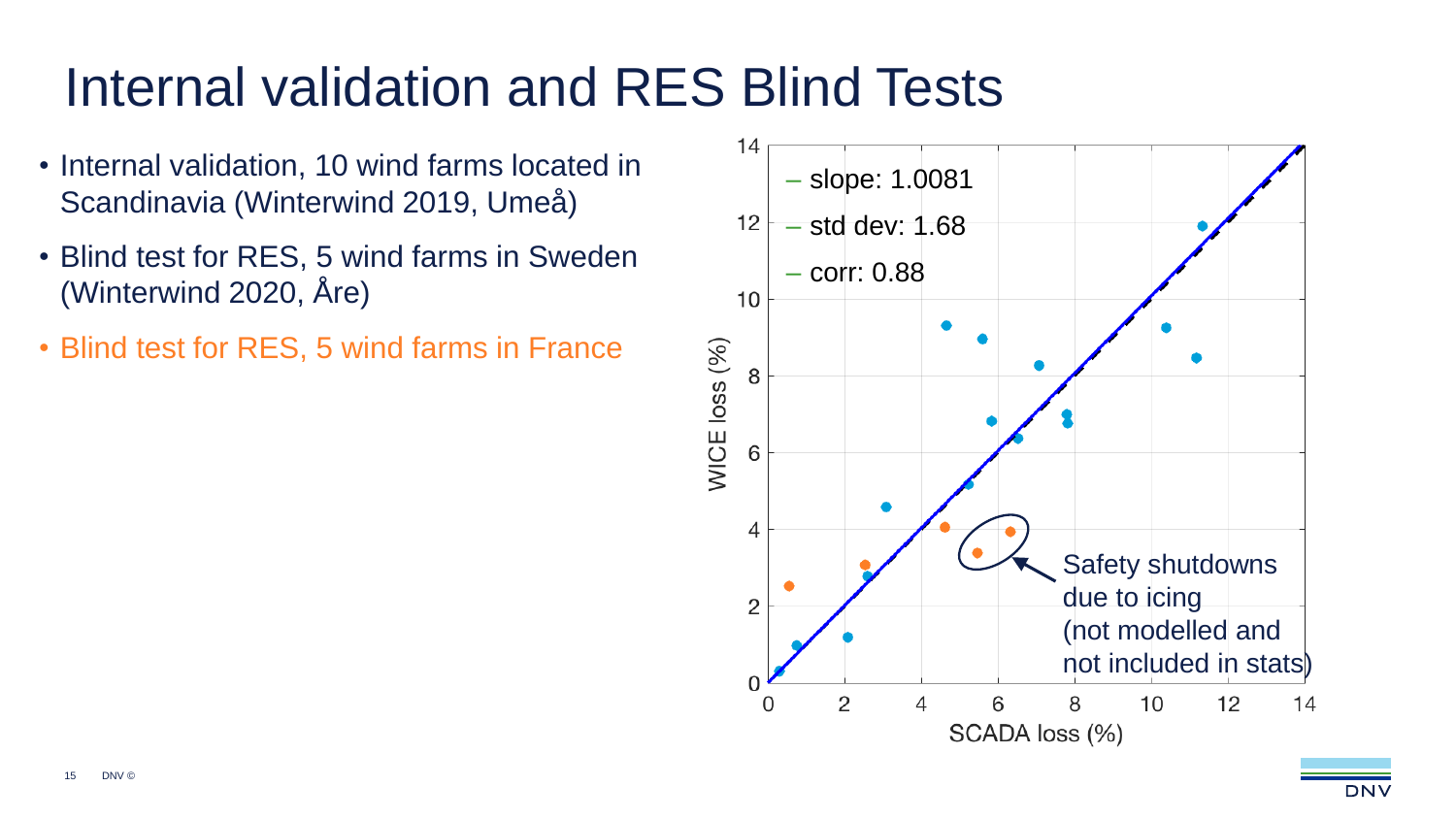# Part 3: Summary

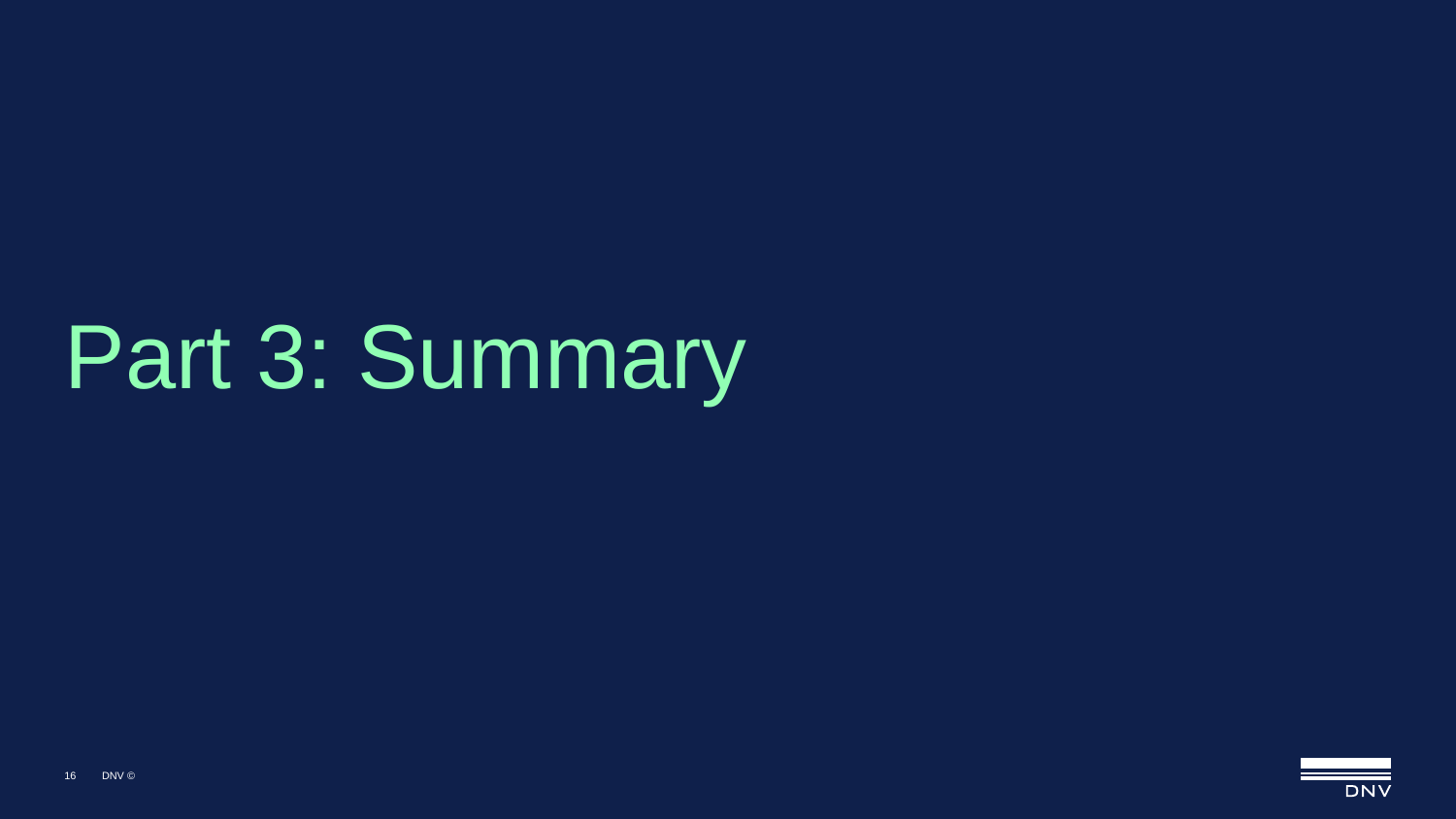## **Summary**

- Modelled and observed losses agree well for 2 wind farms (WF 1 and WF 4)
- For one wind farm the agreement is good for all but two wind turbines (WF 2)
	- The differences can be explained by shut downs due to safety rules in icing conditions
- For one wind farm the modelled losses are underestimated (WF 5). Difference can be explained by:
	- Blade ice detection system installed
	- Turbines are shut down when "too much ice on the blades" is detected
- For one wind farm the modelled losses are overpredicted (WF 3)
	- Possible explanation is that the turbine type is less sensitive to ice than the turbine types in neighbouring wind farms

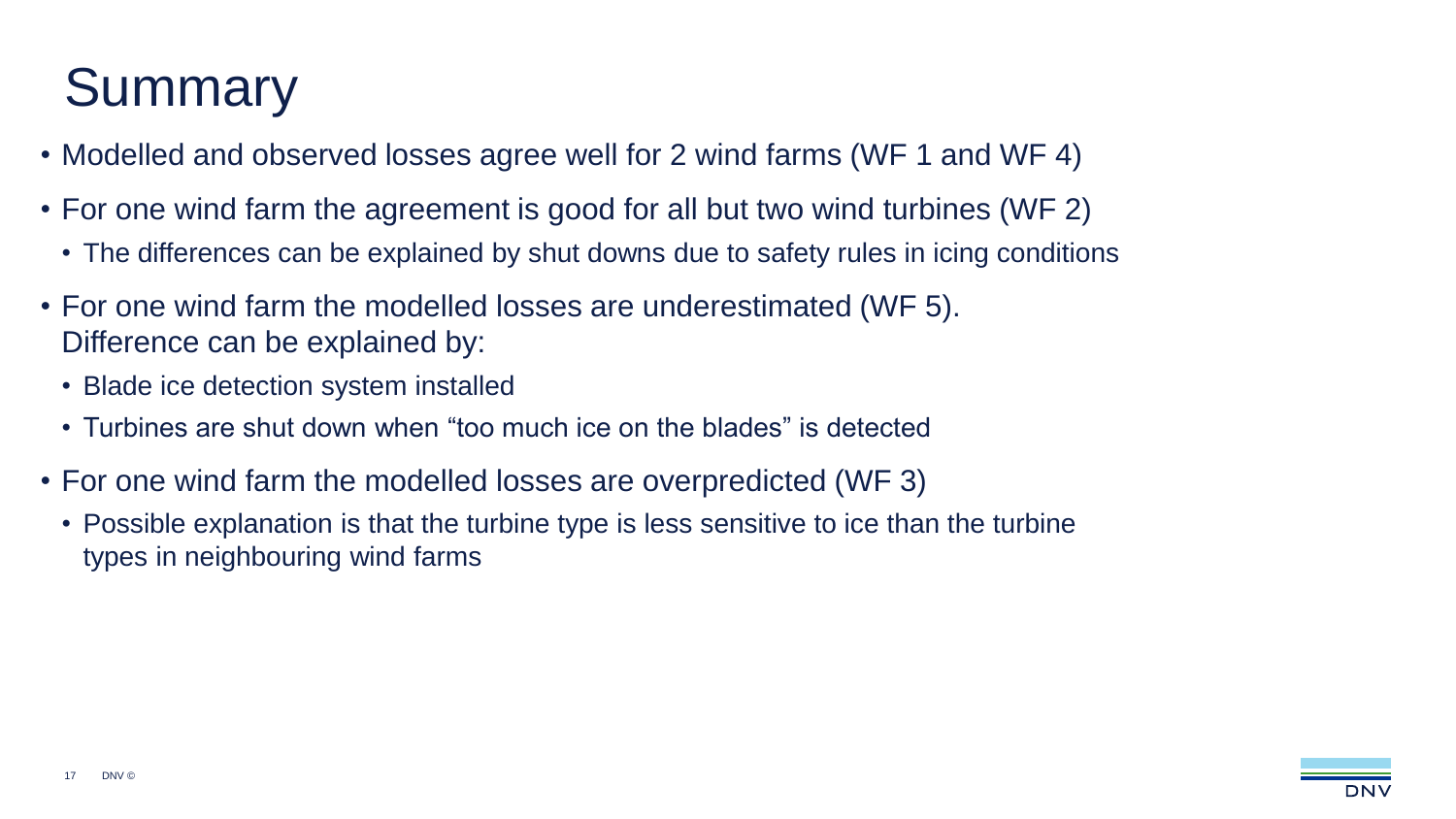## **Conclusion**

- Scatter plot shows that the modelled wind farms in France fall within the scatter from previous validations
- When assessing the icing model performance it is essential to understand the wind farm turbine operation strategy in order to make a fair comparison
- There is a potential for modelling turbine shut down due to ice detectors or blade ice detection systems, but more data is required